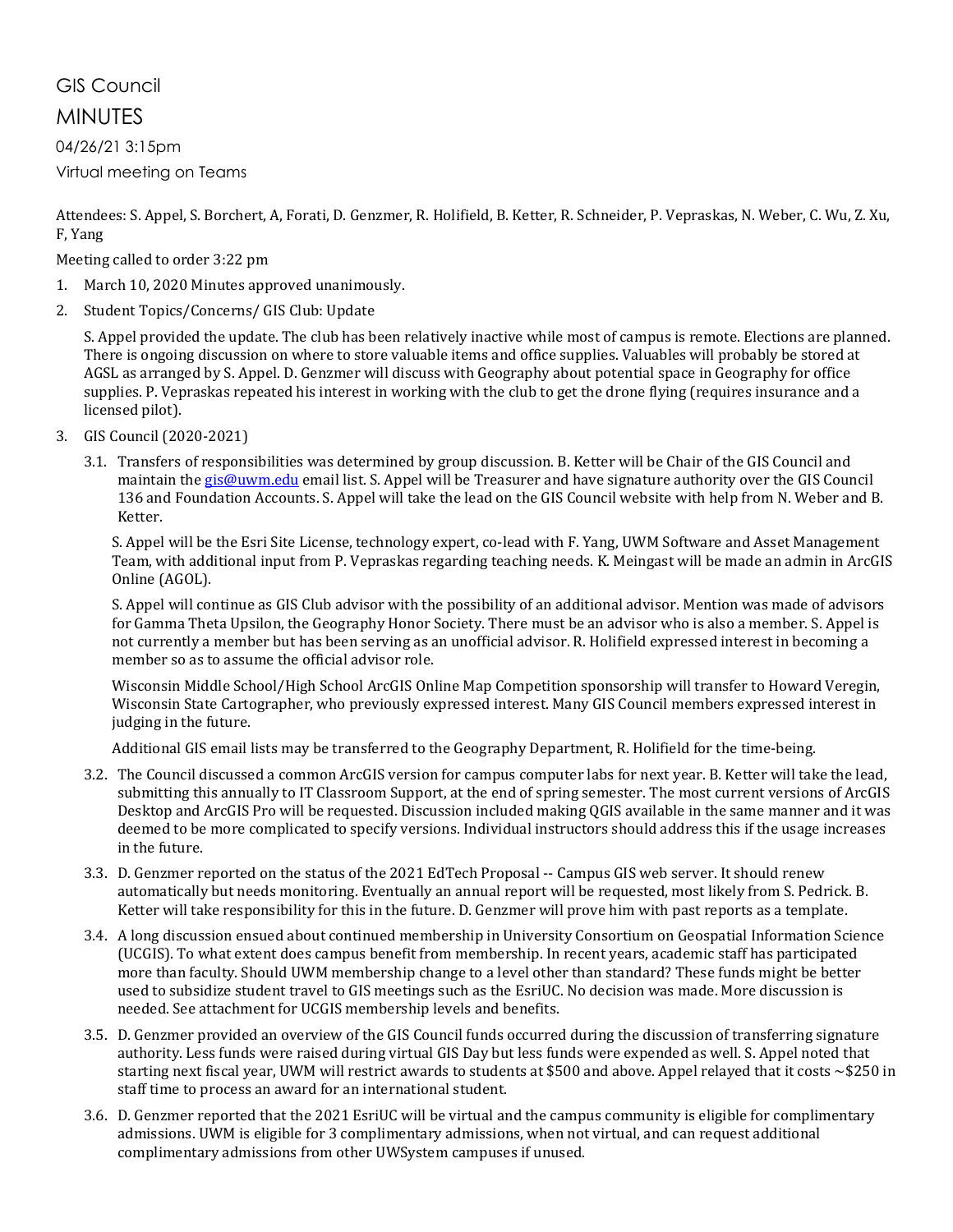- 3.7. D. Genzmer gave a quick update GIS Day 2021 attendence. The event was virtual and had 160 individual registrants. Recordings are posted on the website.
- 3.8. Wisconsin Middle School/High School ArcGIS Online Map Competition is ongoing, hosted this year by UWM and LearnDeep Milwaukee - *<https://arcg.is/98quP>*
- 4. The next meeting will be convened by B. Ketter. S. Appel expressed the need to discuss the timing of the next GIS Day when deciding the next meeting.

Meeting adjourned at 5:00pm

Respectfully submitted,

Donna G. Genzmer, GISP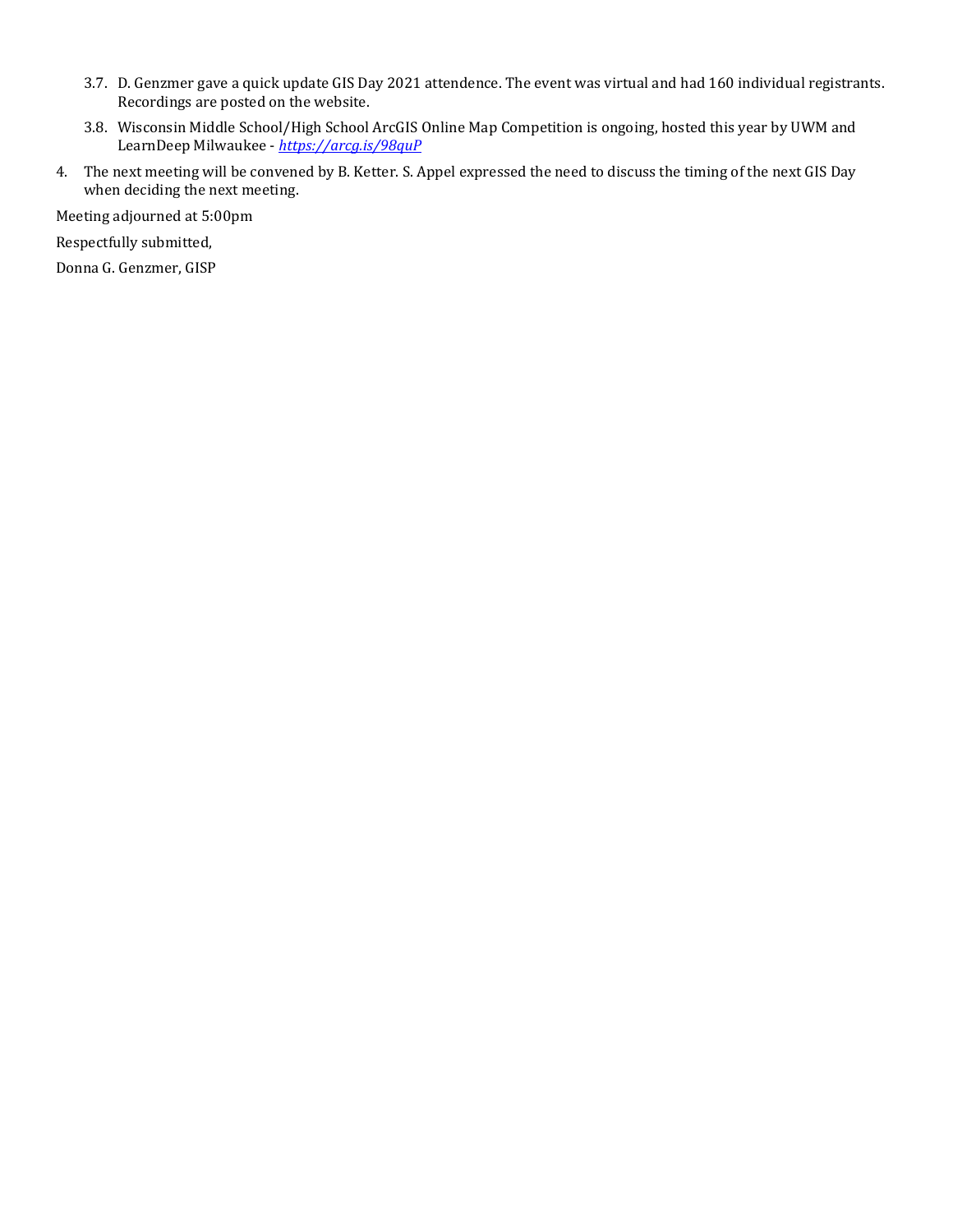# **Attachment A: UCGIS Membership Materials**

| Annual dues              |                          |
|--------------------------|--------------------------|
| Standard  <br>\$2,000.00 |                          |
| 750.00                   |                          |
| \$2,250,00               | divided between campuses |
|                          |                          |

1 UW-Madison is a member. Might they be interested in a multi-campus membership?

# *Value Proposition & Benefits of Membership[2](#page-2-1)*

The University Consortium for Geographic Information Science (UCGIS) is a non-profit scientific and educational organization comprised of 60+ member and affiliate institutions. It was established in 1995 to advance research in the field of Geographic Information Science, expand and strengthen multidisciplinary Geographic Information Science education, and advocate policies for the promotion of the ethical use of and access to geographic information and technologies, by building and supporting scholarly communities and networks. UCGIS is the hub for the GIS research and education community in higher education in the United States, and serves as a national and international voice to advocate for its members' interests.

Institutional membership in UCGIS provides many benefits, described in detail below and available for download [\(pdf,](https://www.ucgis.org/assets/docs/ucgis_valueproposition_march2017.pdf) last [updated](https://www.ucgis.org/assets/docs/UCGIS_Membership_Value_Proposition_2020.pdf) January 202[0\).](https://www.ucgis.org/assets/docs/UCGIS_Member_Proposition_2018.pdf) Looking for a quick membership overview? Here's a simple member benefits flyer [\(pdf,](https://www.ucgis.org/assets/docs/UCGIS_Membership_Flyer_Spring2019.pdf) last updated April 2019).

## *Research, Teach, and Learn in the Geospatial Sciences*

- **Specialized training and career-enhancement for graduate students and junior faculty.** For example, in [2017](https://www.ucgis.org/summer-school-2017) and [2019,](https://www.ucgis.org/summer-school-2019) we held week-long NSF-supported Summer Schools focused on building practical experiences working with CyberGIS at the University of Illinois, Urbana-Champaign, and work in teams to address problems across themes of big data and reproducibility and replicability, among others. Each time, over 30 graduate students and early career scholars received \$2000 grantsto enable their participation. Currently pending proposals would continue to fund these programs over the next five years.
- **Open access to analytical functionality of the BoK.** As its steward, we maintain and publish the one and only Geographic Information [Science & Technology](http://gistbok.ucgis.org/) Body of Knowledge (GIS&T BoK). This resource for students, educators, and professionals documents the core knowledge for our discipline and serves as a comprehensive touchstone for our dynamic discipline. Upcoming enhancements will support digitally-enabled design and planning of courses and curricula, and enable evaluation of professional readiness and job qualifications.
- **Contributing to the next generations of geospatial science**, nationally and globally. We help scholars and educators from our member institutions engage with both basic and applied research. For example, the Open [Knowledge](https://www.ucgis.org/oknsds) Network for Spatial Decision Support is another recently funded NSF project with which UCGIS is involved. The GIS&T BoK plays a role here too as we demonstrate its utility across numerous application areas.
- **Opportunities to leverage our network and expertise.** We collaborate with our institutional members and partners on grant proposals (info [here,](http://www.ucgis.org/assets/docs/UCGISResearchPartnershipInfoSheet113017.pdf) pdf). Our areas of expertise, national reach, and low overhead rates contribute well to ideas that seek expanded capacity and a wide scope.

#### *Experience Geospatial Professional Development*

<span id="page-2-1"></span><span id="page-2-0"></span><sup>&</sup>lt;sup>2</sup> <https://www.ucgis.org/membership-in-ucgis> viewed on 4/28/2021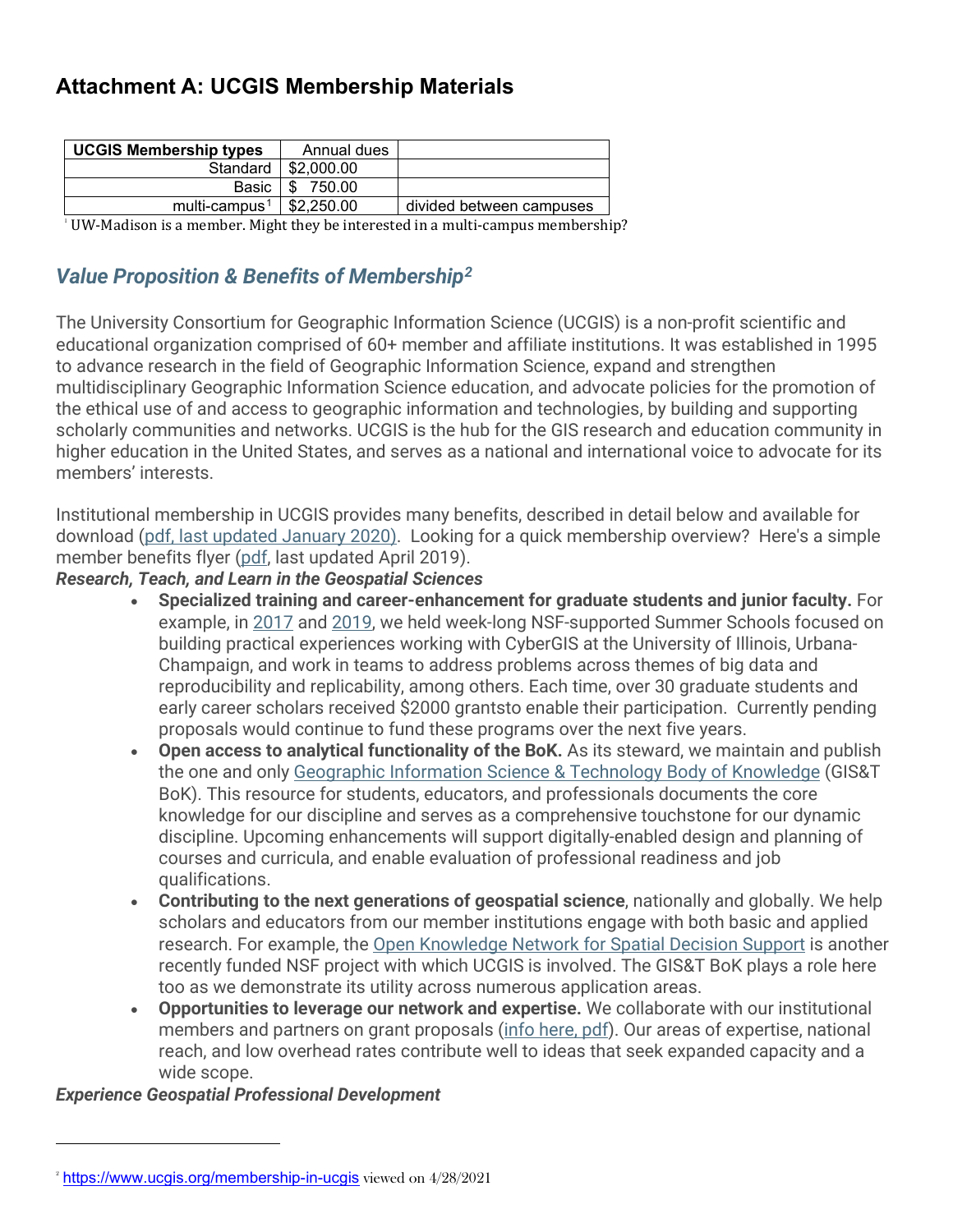- **Front-of-the-line access to and knowledge about our programs.** For example, in 2017 UCGIS and the University of Maine received a generous grant from the National Science Foundation for a 40-month program of professional development activities and resource-development for women in the geospatial sciences, titled [TRELIS](http://www.ucgis.org/trelis) (*Training and Retaining Leaders in STEM-Geospatial Sciences*). The first TRELIS workshop was held in May 2018 in [Madison,](http://www.ucgis.org/trelis-madison-2018) [Wisconsin,](http://www.ucgis.org/trelis-madison-2018) the second took place in June 2019 in [Washington, D. C.,](https://www.ucgis.org/trelis-washington-dc-2019) and the third is [being](https://www.ucgis.org/trelis-workshop-2020) held virtually during [2020-21.](https://www.ucgis.org/trelis-workshop-2020) We make sure to announce such opportunities early and often to our member institutions.
- **Free registrations to our webinars**. Through our [ongoing Webinar](http://www.ucgis.org/webinars) series, we offer timely knowledge and inspiration about a diverse range of relevant geospatial topics, and some are open *only* to members.
- **Free registration to our workshops**. Our pre- and post-Symposium Workshops are always available at no charge to those from member institutions who attend our Symposium.
- **Open channels of communication to remain current and voice your opinions on national and international fronts.** We are actively engaged with a variety of national geospatial organizations, such as the Coalition of Geospatial Organizations [\(COGO\)](http://cogo.pro/) and the GIS Certification Institute [\(GISCI\)](https://www.gisci.org/), so that we can monitor current trends and identify key issues that will impact our community, and provide our members with access to voice their opinions to key stakeholders, for topics such as the [Geospatial](https://crsreports.congress.gov/product/pdf/R/R45348) Data Act of 2018. Worldwide, we coordinate Memoranda [of Understanding with](http://www.ucgis.org/partners) sister geospatial organizations, such as the Association of Geographic Information Labs in Europe [\(AGILE\)](https://agile-online.org/), the Open Source Geospatial Foundation [\(OSGeo\)](https://www.osgeo.org/), the International Cartographic Association [\(ICA\)](http://icaci.org/), the Australasian Spatial Information Education and Research Association [\(ASIERA\)](http://www.asiera.org.au/), and [YouthMappers.](http://www.youthmappers.org/)

### *Connect, Network, and Be Recognized within the Higher Education GIScience Community*

- **Enjoy heavily discounted registration fees for our events.** At our annual [Symposia,](https://www.ucgis.org/symposia)  participants share and learn around diverse GIScience topics that are particularly timely and relevant for our higher education community, and the collegial environment is optimal for networking.
- **Begin your career by being seen, heard, and honored.** During the Symposia, we highlight the scholarly achievements of students from UCGIS member institutions, offering **Student Scholarship Awards.** In 2020, five [students](https://www.ucgis.org/poster-session-2020) received awards for their posters at the [Symposium.](https://www.ucgis.org/poster-session-2020)
- **Eligibility to make nominations for prestigious Awards.** We recognize leaders in GIScience through our series of hallmark annual Awards [\(Education,](http://www.ucgis.org/awards) Research, and Carolyn Merry [Mentoring\),](http://www.ucgis.org/awards) and our UCGIS Fellows [Program.](http://www.ucgis.org/fellows-program) Scholars worldwide are eligible recipients, but nominations can come only from within our member and partnership community.
- **Free posting of announcements, job ads, and other targeted information our website and via our list-serve.** Non-members pay \$200/posting for this service.
- **Develop and display leadership skills at the national level**. Our Board of [Directors,](http://www.ucgis.org/leadership) Officers, and [Committee](http://www.ucgis.org/leadership) members are elected or appointed positions held by individuals from our numerous member universities, and the GIS&T BoK's Editorial Team is comprised almost entirely of UCGIS-affiliated scholars. Being a member of our leadership team is an unequaled opportunity for recognized service to our discipline.

Our activities are possible because of our member institutions, and in turn we enable the faculty, academic staff, and students of our member institutions to participate and contribute. Our size allows us to be both flexible and responsive in support of our members, while our scope reaches throughout the geospatial academic community in higher education. Have your voice be heard within that community by being part of the UCGIS network.